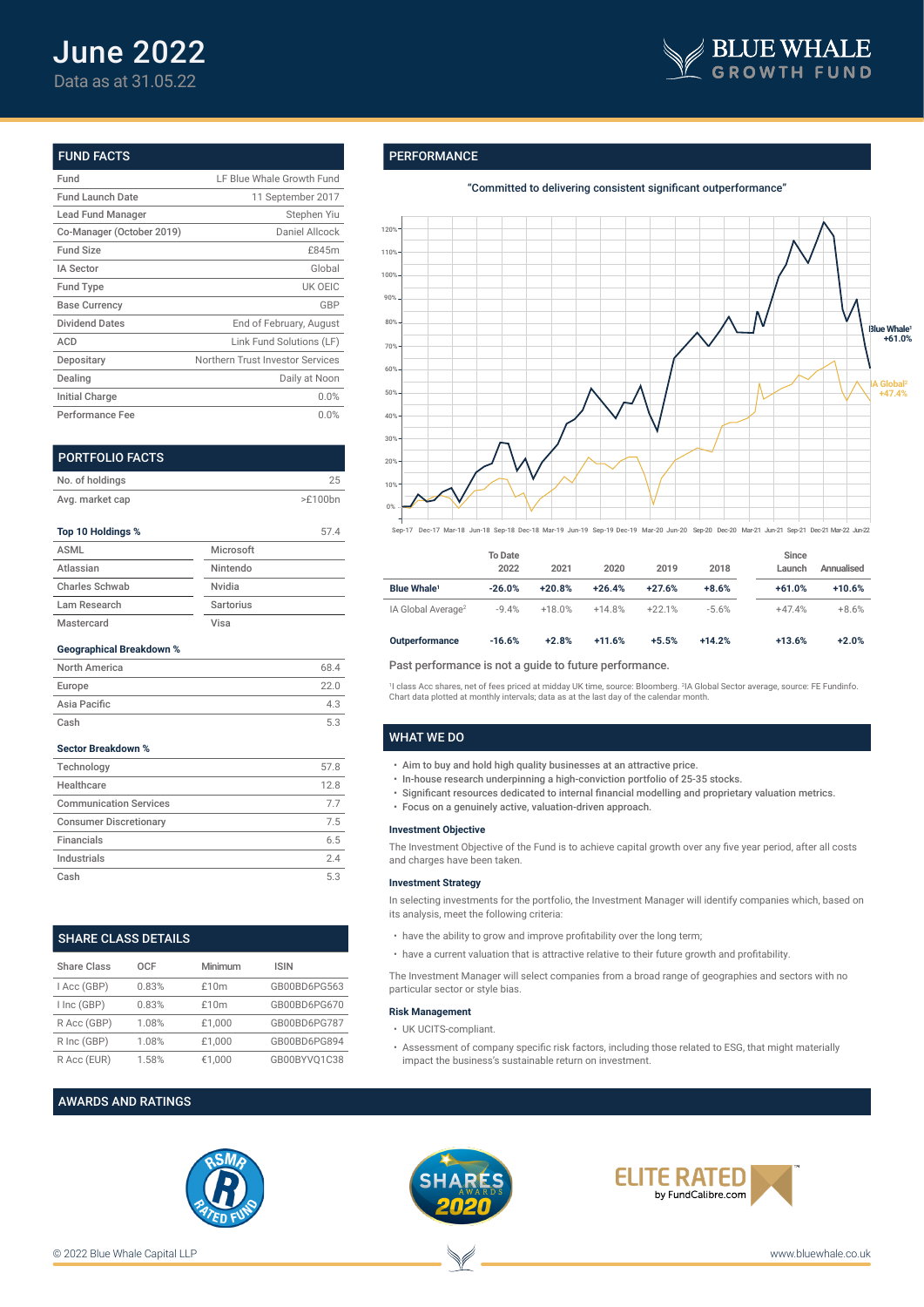

# 2022 PERFORMANCE UPDATE *by Stephen Yiu*



As we approach the halfway point of 2022, we feel it is necessary to discuss the recent performance of the fund.

The fund has suffered over the first half of the year. We make a point to always present our performance relative to our comparator benchmark and therefore do not hide the fact the fund (LF Blue Whale Growth Fund I Acc) is down

22%, compared to the IA Global Sector average of -8% in 2022 (data for period 01/01/2022 - 30/04/2022). As a long-only fund dedicated to investment in our asset class, we will suffer when markets fall as they have in the last six months.

Here we review the performance in light of the Ukraine crisis and inflation woes which have weighed heavily on markets this year. In times of such macroeconomic headwinds, we often see a rotation into cyclical sectors such as oil and gas, utilities etc. It is therefore no surprise that the top performing companies in both the S&P 500 and FTSE 100 over the last 6 months have fallen into these categories. This brings me onto my first point – the LF Blue Whale Growth Fund is founded on a philosophy of investing in high quality businesses, at attractive valuations. The problem is that we would, in general, define businesses in the cyclical sectors as lower quality. It would be hard to argue that BT and Chevron offer the same level of quality that you would see from Microsoft and Alphabet, for example. We consequently do not sacrifice quality in the portfolio for shortterm performance.

If we are invested in high-quality businesses, what has caused this underperformance year to date? Firstly, it is the rotation into cyclical stocks (miners, oil and gas in particular) which we shun. Secondly, whilst we have avoided the low-quality segment of the tech sector (Peloton, Netflix etc.), such companies are weighing on the sector as a whole. As their business models have come under greater scrutiny following the share price exuberance during the pandemic, the whole sector has taken a hit indiscriminately.

Short-term underperformance, whilst displeasing, is to be expected in any portfolio. Legendary investor Benjamin Graham famously said, "In the short run, the market is a voting machine, but in the long run, it is a weighing machine." He was explaining that trends and fashions will drive short term prices, but eventually the share price will always be representative of the quality of the business.

Running a concentrated portfolio, whilst giving us the greatest chance for long-term outperformance (the LF Blue Whale Growth Fund is comfortably outperforming our benchmark (IA Global) since launch over 4 years ago) will exacerbate shortterm underperformance. Each company in the portfolio was chosen for both its quality and its attributes. We consider they are particularly appropriate in mitigating against the key macrorisk factors of the moment – inflation and the Ukraine crisis. Put simply, the portfolio has negligible exposure to Russia, and has, what we believe to be the ultimate combination of high gross margin (70% on average across the current portfolio) and strong pricing power to combat inflation. You can read more about this in our articles "Stagflation - look for the Holy Trinity" and also "Cov-flation – the opportunities for investors in this unique inflationary environment".

After thorough examination of the companies in the portfolio over the last few months, do we see any issues? In short, no, we only see opportunity. We define risk in the portfolio as potential for permanent loss of capital based on company fundamentals. It is hard to imagine a world in which the likes of Microsoft and Google do not play a key role in our day-to-day lives. The indicators show that such companies are only going to play a greater role in the global economy going forward. The portfolio invests in several companies that will see greater integration in a digitising world. The latest round of results for such companies, just last week, has vindicated this belief. The highquality businesses in which we are invested are now offered at a discount to their price of six months ago, yet their prospects, if anything, look better. In the event of a deep recession (which we do not consider a likely outcome) stock markets and even the best long-only funds would doubtless suffer more pain. In those circumstances holding high quality companies would be even more important.

In summary, at Blue Whale we cannot promise consistent shortterm returns, but we can promise to only invest in companies of the highest quality. The areas in which we invest, along with the market in general, have taken a hit over the last six months. This has allowed us to deploy cash into those businesses that we see offering the best opportunity for outperformance over the medium to long term. The macro challenges facing the world mean we have had to apply even greater scrutiny to our portfolio. A raft of key disposals in late 2021 and early this year, has mitigated some negative performance in the fund, whilst we have refined the portfolio with a view to defending against further disruption. We are confident that the portfolio is consequently positioned to benefit from secular trends, such as global digitisation, whilst defending against inflation and macro uncertainty.

It is you, our investors, that we value most highly. Many of you have been with us since the early days of Blue Whale, but we are also mindful there are a number of you who will have invested over the last couple of years. It is humbling that so many of you have continued to invest during this turbulent time, demonstrating your trust in our process, as the LF Blue Whale Growth Fund sees net inflows for the year so far. We all know that equity investments should be viewed over a five year period but we hope our medium to long-term record of outperformance, our regular updates, and the types of company in which we are invested continue to give you comfort during this disagreeable time for markets. Looking forward, we strongly believe the companies in which we are invested have the potential to deliver outperformance given at least a medium-term view.

*Please note that the information provided in this article is not to be construed as advice and any views we express on holdings or other assets do not constitute investment recommendations and must not be viewed as such. If you are unsure as to the suitability of an investment for your circumstances, please seek independent financial advice. Investments can go down in value as well as up so you may get back less than you invested. Your capital is at risk. Past performance is not a guide to future performance.*